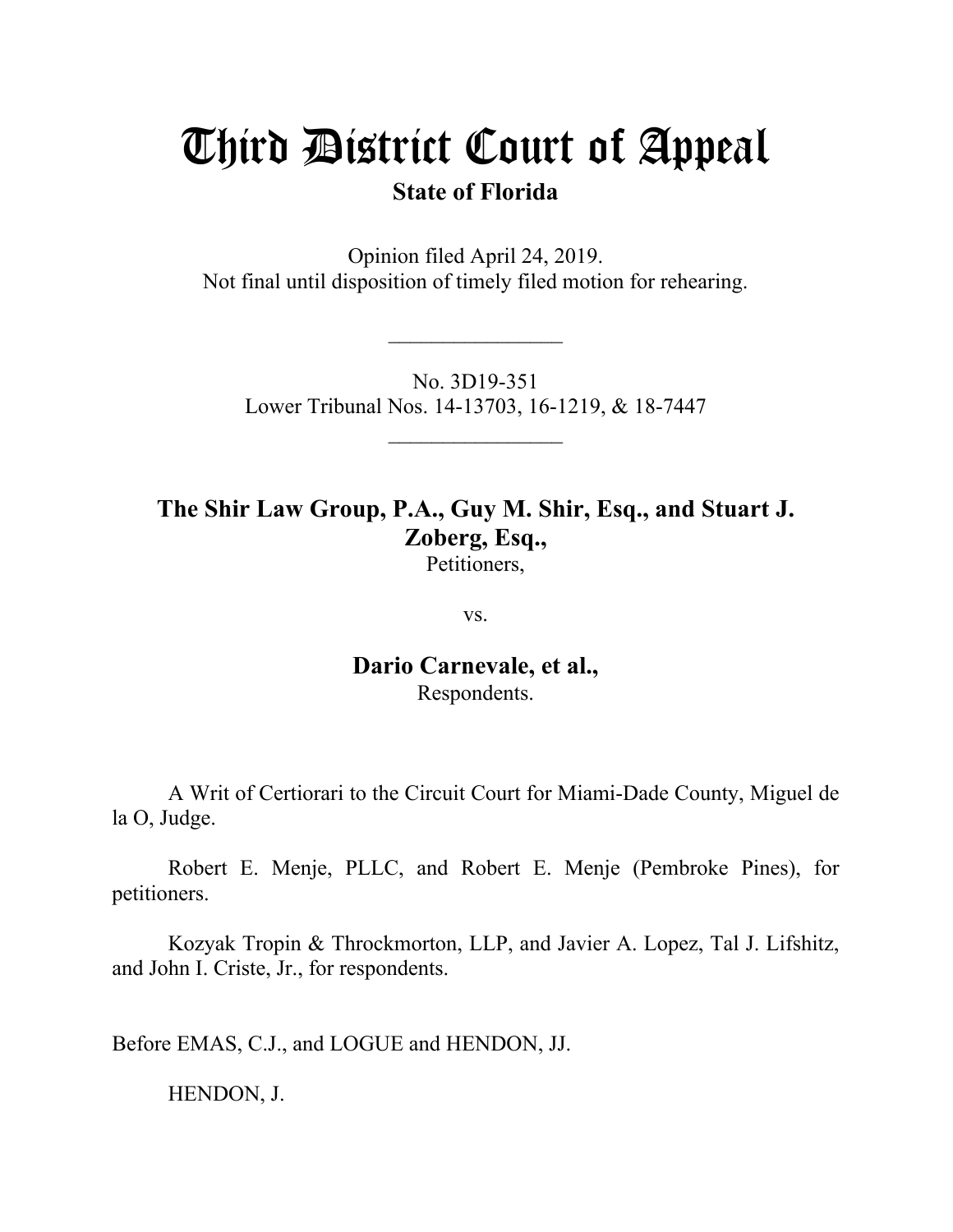The Shir Law Group, P.A., Guy M. Shir, Esq., and Stuart J. Zoberg, Esq. (collectively, "the Shir Defendants"), petition this Court for a writ of certiorari, seeking to quash (1) the trial court's order granting the plaintiffs', Dario Carnevale, Esq. and Flavia Carnevale, Esq. (collectively, "the Carnevales"), motion to compel the forensic examination of the Shir Defendants' electronic data, and (2) the trial court's order setting forth the protocol for the forensic examination of the Shir Defendants' electronic data. We grant the petition, in part, quash the order setting forth the protocol for the forensic examination, and remand with directions to enter an amended order limiting the search terms to terms that will protect against the disclosure of privileged or irrelevant information, without hindering the forensic examiner's ability to retrieve relevant, non-privileged information, if any.

The Carnevales sued their former attorneys, the Shir Defendants, alleging counts for malpractice and violations of fiduciary obligations. The Carnevales, who owned a unit at a particular condominium, retained the Shir Defendants to represent them in their opposition to the dissolution of the condominium association, which dissolution would facilitate the sale of all units to a developer. Three other unit owners, collectively referred to as the Rogenia Group, also retained the Shir Defendants to represent them in their opposition to the termination of the condominium association.

During the litigation, the Carnevales sought discovery from the Shir

2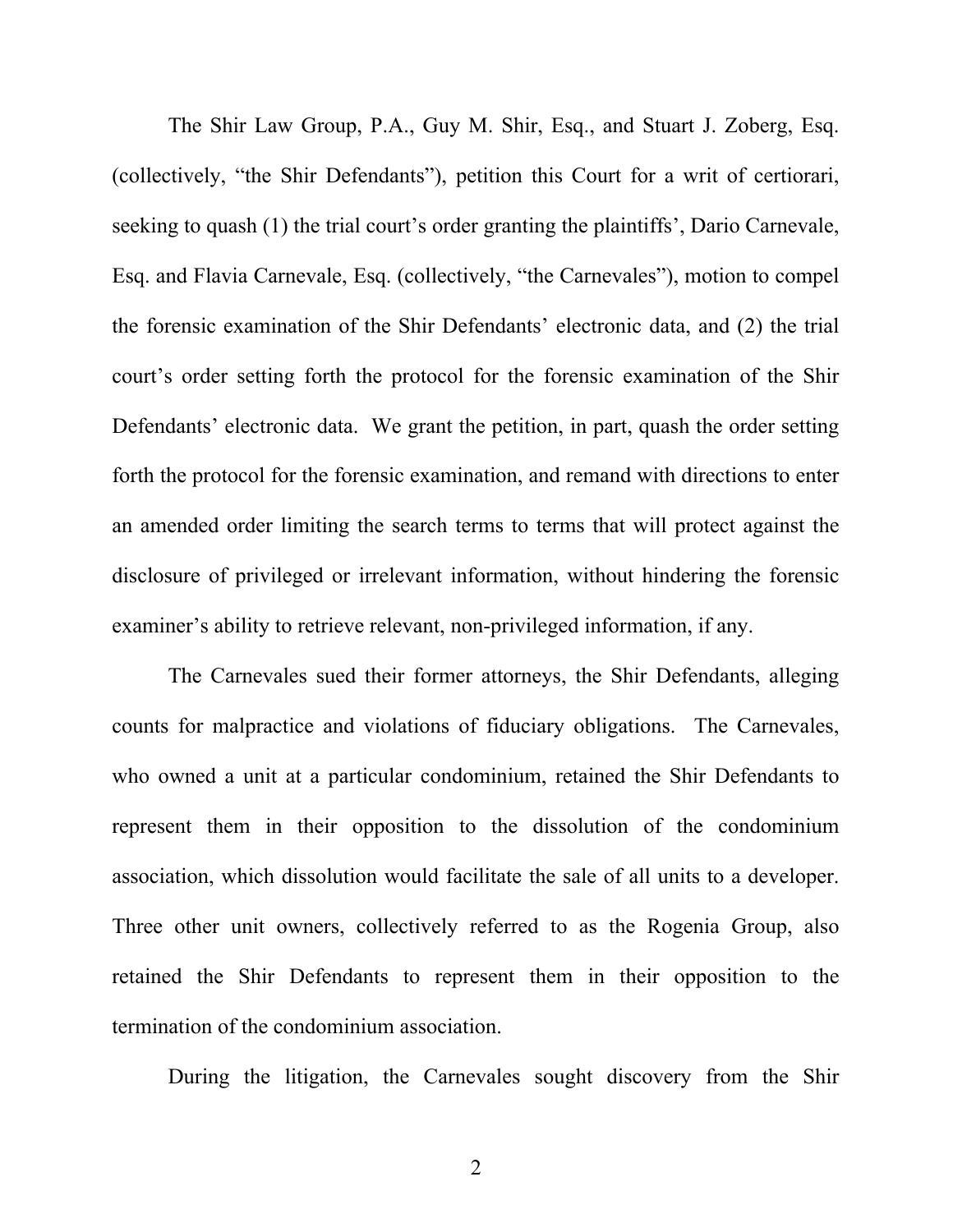Defendants of certain settlement communications with the developer and the Rogenia Group. The Carnevales also sought discovery from the law firm who represented the developers in the negotiations with the Rogenia Group. The documents that were produced by the developer's counsel included several communications between the Shir Defendants and the developer's counsel relating to the developer's settlement with the Rogenia Group. Although these communications between the developer's counsel and the Shir Defendants were responsive to the Carnevales' discovery request to the Shir Defendants, the communications were not included in the Shir Defendants' production to the Carnevales.

After discovering these undisclosed relevant communications, the Carnevales filed a motion to compel forensic examination, seeking to examine the Shir Defendants' electronic data. Following an evidentiary hearing, the trial court entered an order granting the Carnevales' motion to compel forensic examination, stating that, despite the Shir Defendants' good-faith attempt to produce the requested information, "their efforts have not been sufficiently technically competent. More expertise needs to be brought to bear to the task." The order provides, among other things, that the forensic examiner will be a third party mutually chosen by the parties, with the parties equally dividing the cost. Further, the order provides that, within thirty days, the parties' counsels are required to

3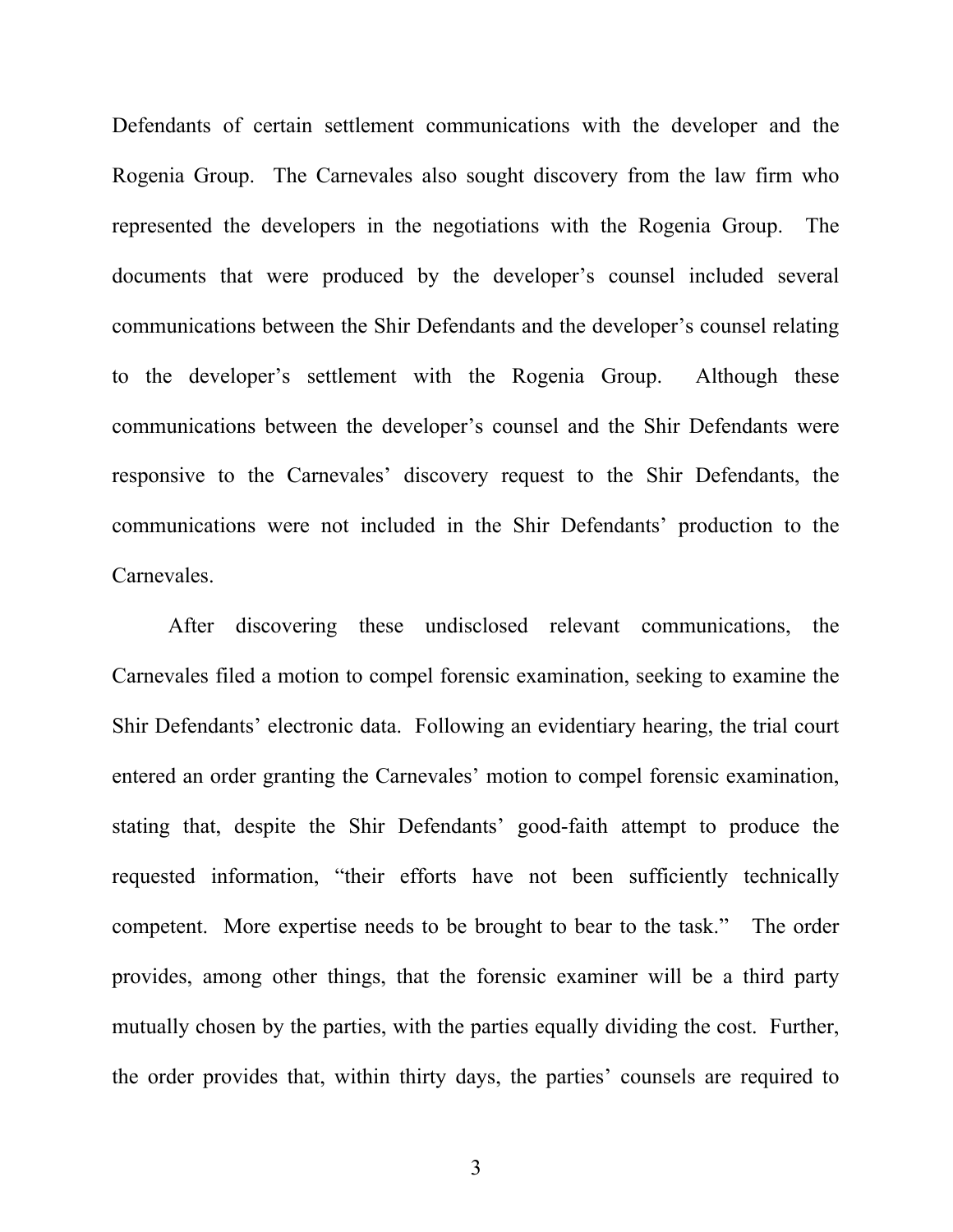submit proposed orders setting forth the parameters and search protocols for the forensic examination. The order provides:

The parameters and search protocols should be appropriately crafted to protect against the disclosure of privileged or irrelevant information, without restricting the forensic examiner's ability to retrieve relevant, non-privileged information, if any. Counsel for the parties shall confer telephonically in a good-faith effort to reach agreement on this issue prior to the submission of proposed orders.

A few days before the thirty-day deadline set forth in the order compelling the forensic examination, the Shir Defendants' counsel unsuccessfully attempted to discuss the list of proposed search terms with the Carnevales' counsel. After not being able to schedule a meeting with the Carnevales' counsel, the Shir Defendants filed their proposed order setting forth the protocol for the forensic examination, which, among other things, limited the search to approximately thirty terms and/or emails. Following the Shir Defendants' submission of their proposed order, the Carnevales submitted their competing proposed order, which included over 110 search terms. Without refining the list of permissible search terms, the trial court adopted the proposed order submitted by the Carnevales' counsel. The Shir Defendants' petition for writ of certiorari followed.

In petitioning this Court for certiorari relief, the Shir Defendants contend that the list of over 110 search terms is overly broad as it contains common words that will result in thousands of results that are non-responsive to the discovery request and will result in private and privileged documents being subject to the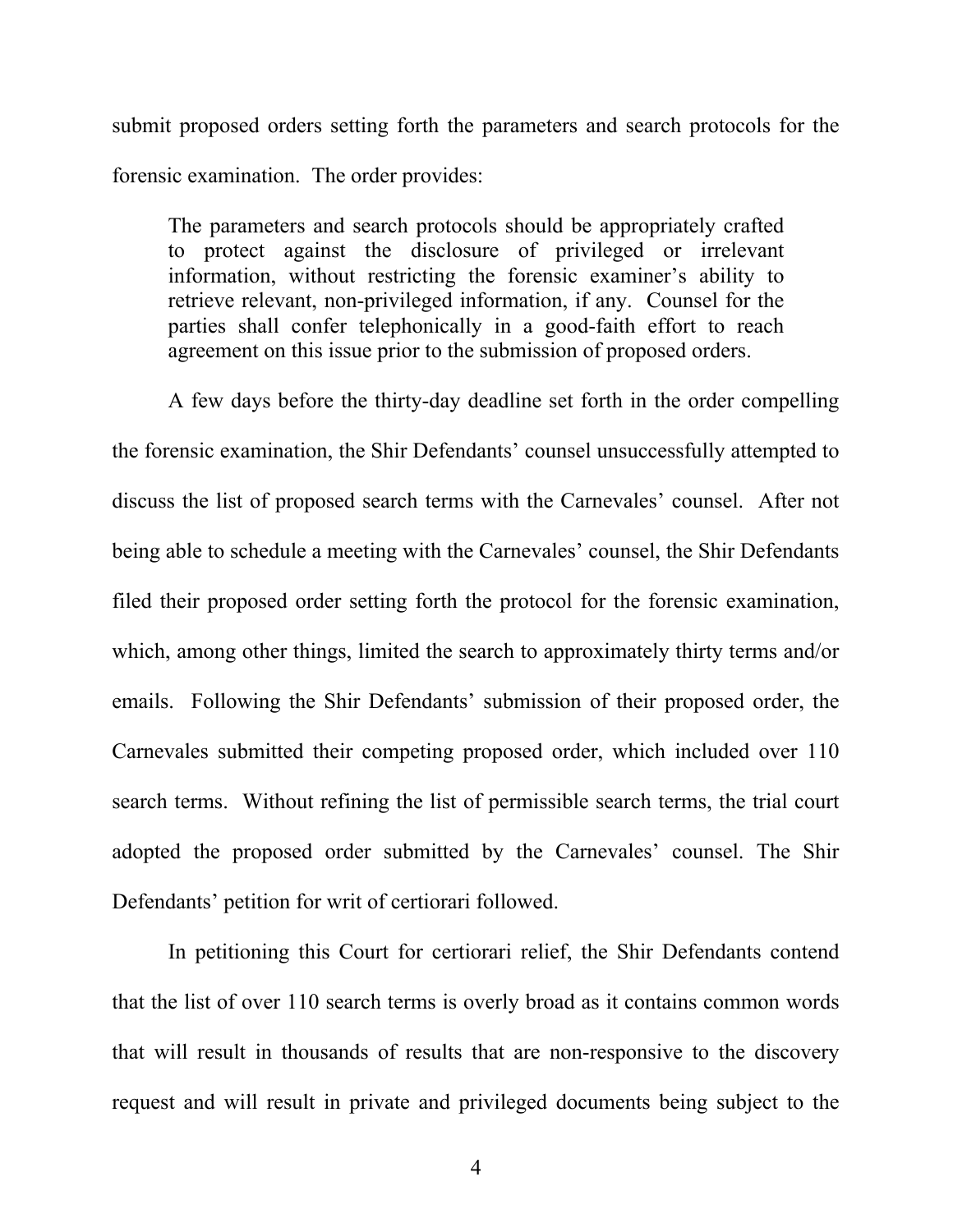protocol for the forensic examination. Under the circumstances of this case, certiorari relief is appropriate.

This Court has jurisdiction to review discovery orders that depart from the essential requirements of law resulting in material injury that cannot be remedied on appeal. See Reeves v. Fleetwood Homes of Fla., Inc., 889 So. 2d 812, 822 (Fla. 2004) (quoting Bd. of Regents v. Snyder, 826 So. 2d 382, 387 (Fla. 2d DCA 2002) ("[T]o obtain a writ of certiorari, there must exist '(1) a departure from the essential requirements of the law, (2) resulting in material injury for the remainder of the case (3) that cannot be corrected on postjudgment appeal'"). "Although overbreadth by itself is not a sufficient basis for certiorari jurisdiction, the Florida Supreme Court has held that certiorari review is appropriate where the discovery order effectively grants 'carte blanche' to irrelevant discovery." Publix Supermarkets, Inc. v. Santos, 118 So. 3d 317, 319 (Fla. 3d DCA 2013) (citing Bd. of Trs. of Internal Improvement Tr. Fund v. Am. Educ. Enters., LLC, 99 So. 3d 450, 457 (Fla. 2012)).

Defendant Shir Law Group, P.A., practices in the area of condominium and community association law, and defendants Shir and Zoberg are both board certified by The Florida Bar in the area of Condominium and Planned Development Law. One of the search terms approved by the trial court was the term "Condo\*". In light of the Shir Defendants' condominium law practice, this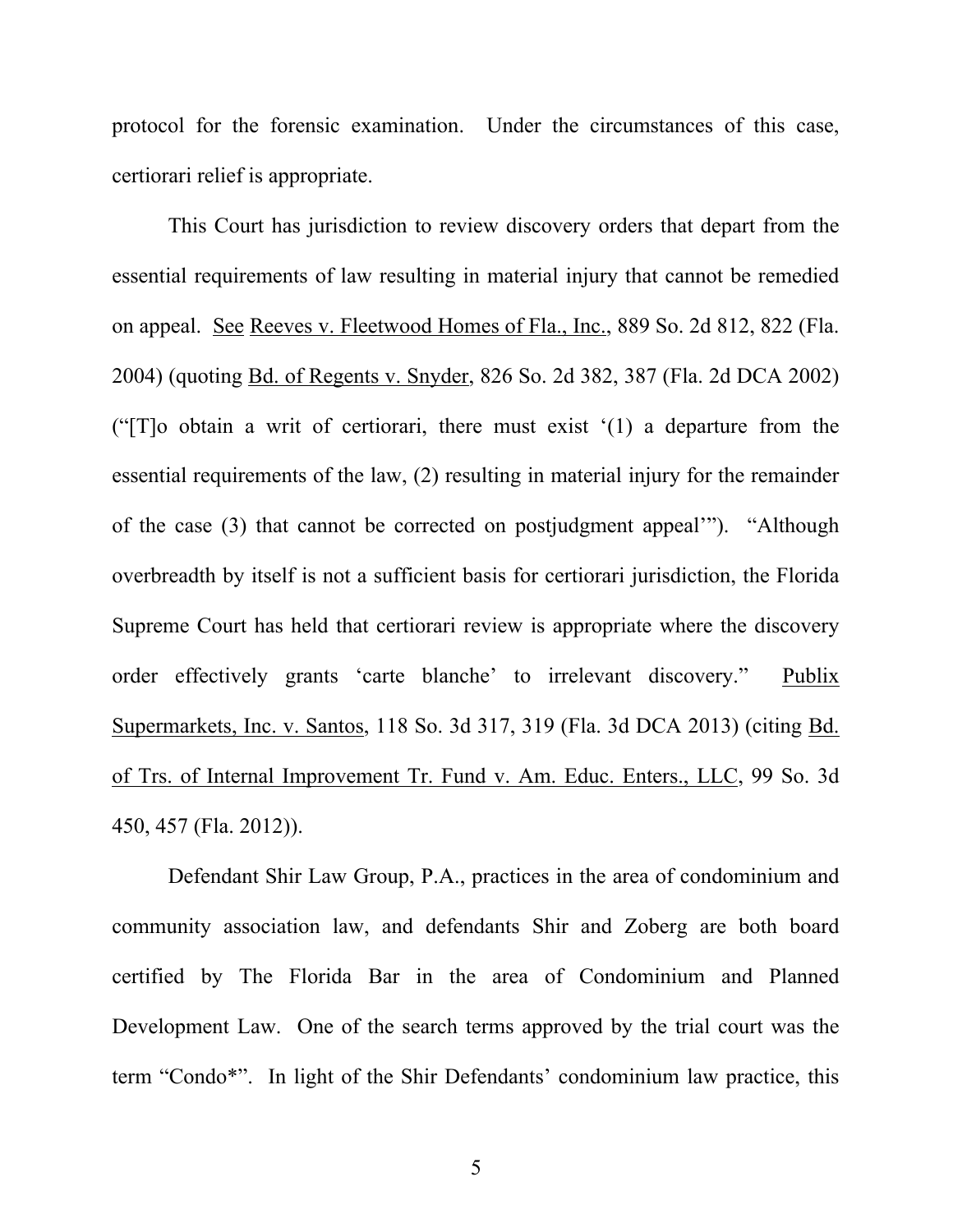search term alone will result in every document containing either the term "condo" or "condominium" being subject to the forensic examination protocol, which will include an extremely large number of documents that are unresponsive to the discovery request and unrelated to the litigation. Further, there will be numerous documents included that are either the private or privileged documents of current and former clients of the Shir Defendants. This is just one example of several other words included in the list that effectively "grants 'carte blanche' to irrelevant discovery." Publix Supermarkets, 118 So. 3d at 319. The purpose of the forensic examination was not to allow the Carnevales to engage in a "fishing expedition" of the Shir Defendants' electronically stored information. Rather, as stated in the order compelling the forensic examination, "[t]he parameters and search protocols should be appropriately crafted to protect against the disclosure of privileged or irrelevant information, without restricting the forensic examiner's ability to retrieve relevant, non-privileged information, if any." Accordingly, we grant, in part, the Shir Defendants' petition for writ of certiorari, quash the order setting forth the protocol for the forensic examination, and remand for further proceedings consistent with this opinion.

The remaining arguments raised by the Shir Defendants and/or the Carnevales do not merit discussion.

Petition for writ of certiorari granted, in part; order setting forth the protocol

6